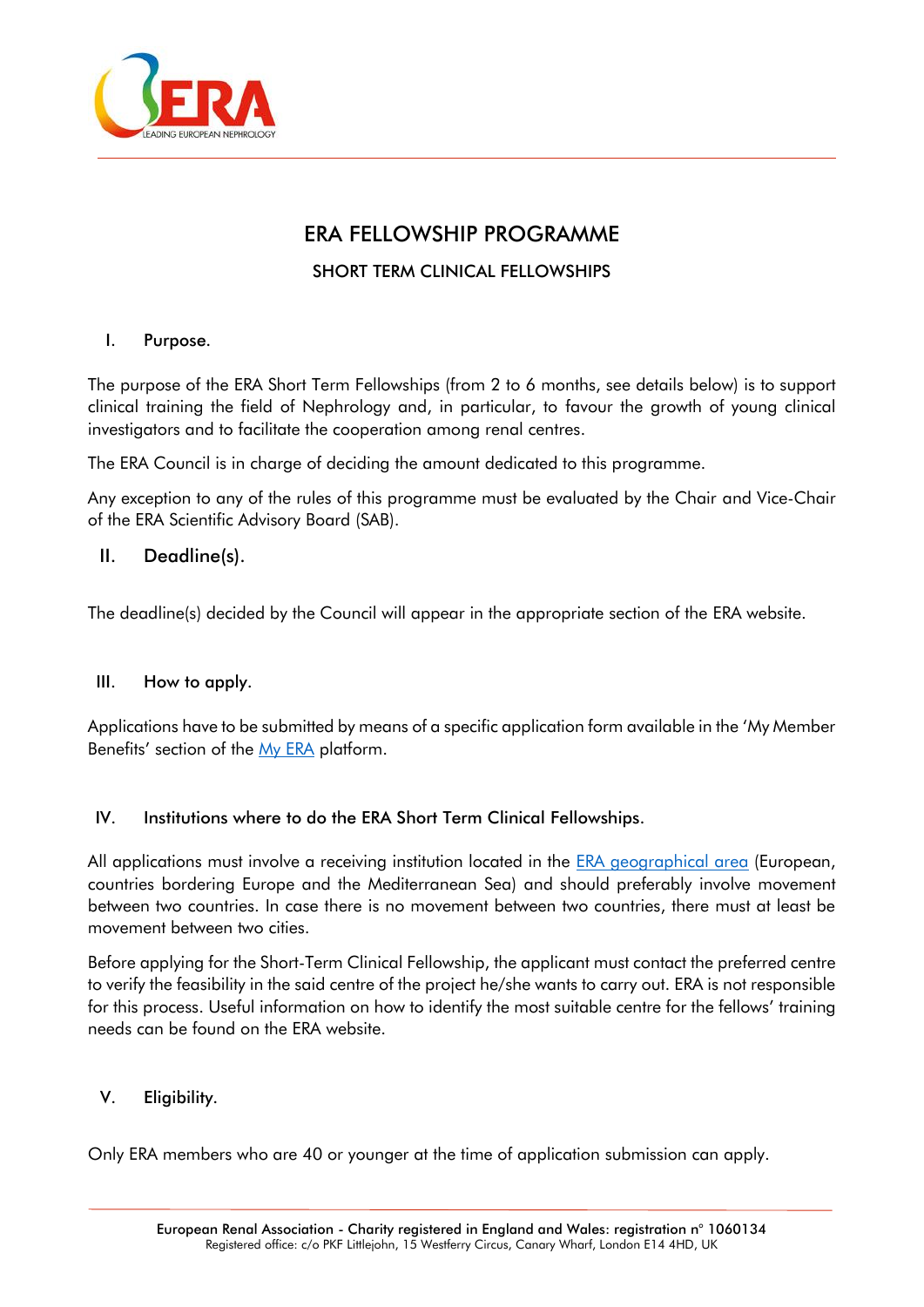

Extension of the age limit can be considered if the applicant's career has been interrupted due to childcare.

Applicants who already received an ERA Fellowship under this programme in the past cannot apply again for a new Short-Term Fellowship.

#### VI. Duration.

The duration of the Clinical Short-Term Fellowships is from a minimum of 2 months (60 days) to a maximum of 6 months (180 days).

### VII. Selection of the applications.

The ERA HQ does an administrative pre-screening and all applications with administrative fails are discarded.

The valid applications are submitted to the SAB for the screening, scoring and ranking.

Said ranking is submitted to the Council for the final selection.

#### VIII. Factors normally considered in the selection of applicants.

- 1. Age of the applicant;
- 2. Educational and clinical knowledge status of the applicant;
- 3. Need of this knowledge in the home institute;
- 4. Feasibility of the proposed fellowship in the chosen centre;
- 5. Knowledge transfer and possibility of implementation of the project from host to home institute;
- 6. ERA membership status of supervisors and referees (valid only for nephrologists).

IMPORTANT. On completion of the fellowship, the applicants should return back to their home institution or to an "equivalent institution". A signed letter stating this, to be submitted when formally applying, has a significant weight in the evaluation as the experience achieved by the fellow has an added value if applied in the home environment.

#### IX. Start of fellowship.

The fellowship should start, without any further significant delay, after reception of approval by ERA.

#### X. Payments and amounts.

For Short-Term Fellowships up to three months (90 days), the payment of the fellowship will be the following: 75% of the total amount due to be paid 10 days prior to the arrival of the fellow in the host institute (travel ticket must be used to verify this date) provided that a letter from the chief of the host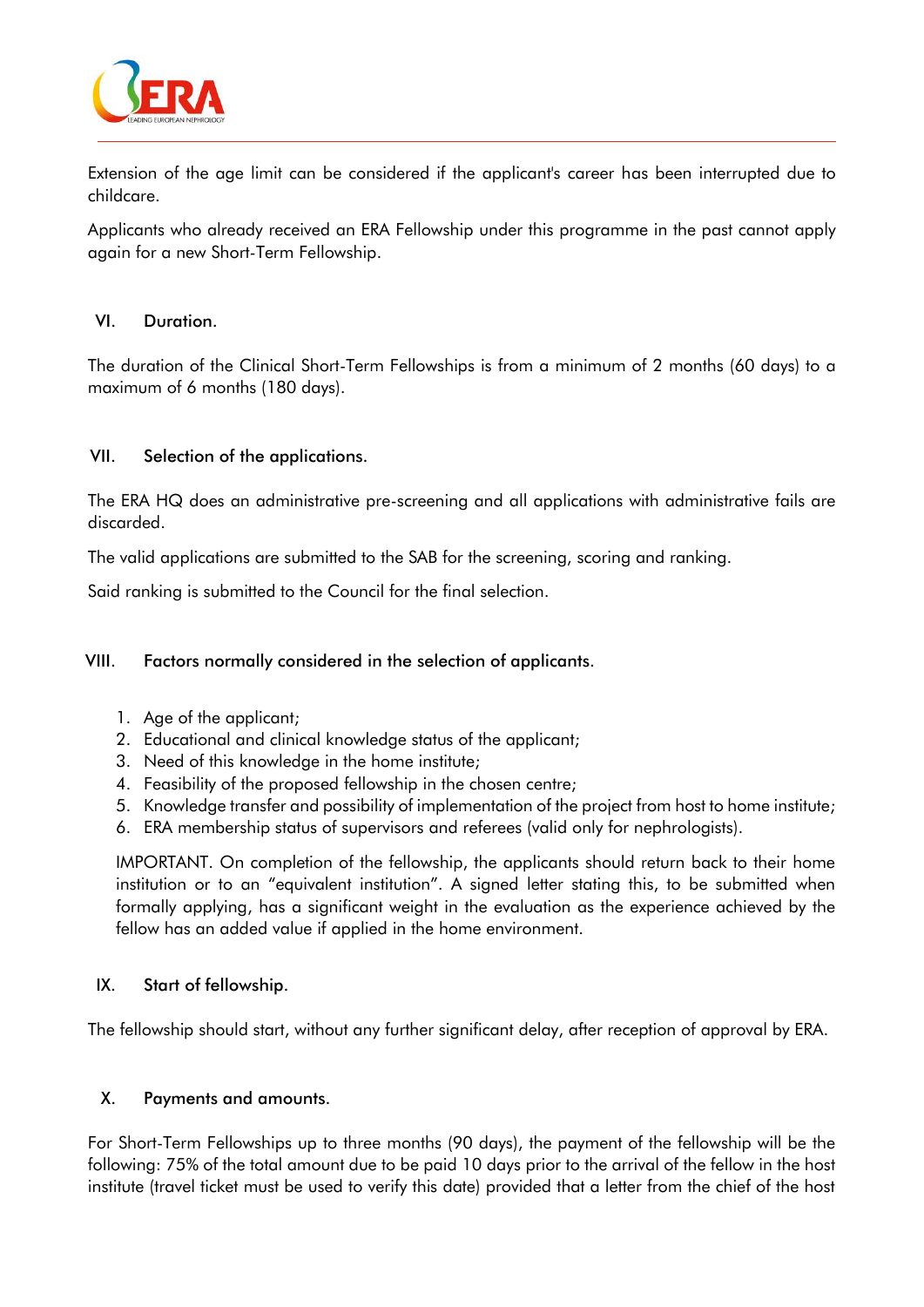

institute confirming that all is "on track" is received; the remaining 25% will be given to the fellow only after the "End of Fellowship" form will be submitted and approved.

For Short-Term Fellowships lasting more than three months (91 days – 180 days), the payment of the fellowship will be the following: 45% of the total amount due to be paid 10 days prior to the arrival of the fellow in the host institute (travel ticket must be used to verify this date) provided that a letter from the chief of the host institute confirming that all is "on track" is received, 45% of the amount due to be paid after three months (subject to the submission of the "Letter of Attendance" signed by the supervisor of the receiving institute); the remaining 10% will be given to the fellow only after the official "End of Fellowship" form will be submitted and approved.

The fellowship grant amounts are based on the EMBO -European Molecular Biology Organisation[daily subsistence rates:](https://www.embo.org/documents/SEG/SEG_CFF_subsistence_rates.pdf) these daily flat fee figures will be applied for the duration of the fellowship and are meant to cover living expenses and any work-related taxes and insurances. A travel grant amount will also be added to the fellowship grant and it is meant to cover the expenses related to one round trip from the country of residence to the host country (click [here](https://www.era-online.org/en/wp-content/uploads/2021/09/Congress_Grant_Travel_Costs_Chart-01-09-2021.pdf) to view the travel grants chart). IMPORTANT any taxes and insurances are the responsibility of the fellow, for no reason will ERA be held liable for these matters.

In the event of early termination of the fellowship, the extra amounts already paid will have to be repaid back to ERA.

ERA will not give any other financial support apart from what is clearly mentioned above.

### XI. Publications and visibility.

Every publication (preferably in ERA journals) of work executed while in receipt of an ERA Fellowship, as well as after the end of the fellowship, provided that it is the results of work done during the fellowship, must acknowledge the support given by the ERA and a reprint (electronic format) must be sent to the ERA for verification purposes. Failure to give proper acknowledgment to ERA in publications may result in not being able to benefit from ERA support by the fellow in the future and/or allowing the receiving institute to host future ERA fellows.

#### XII. End of fellowship report.

At the end of the fellowship the fellows are asked to provide the ERA HQ with a report of the activity done at the receiving institute, using a [specific template,](https://www.era-online.org/en/wp-content/uploads/2021/11/SAB_Short_end_of_fellowship_report_NEW.docx) within one month after the completion of the fellowship. The report must be signed by the supervisor.

Furthermore, this report must also include a statement from the chief of the home institute (or equivalent) confirming that the fellow has indeed returned to his/her home country after completing his/her fellowship.

Upon approval of the end report, the fellow will receive the last part of the fellowship payment as well as a certificate by way of acknowledgement: this document will include the dates and duration of the fellowship, the place and title of the project and it will be signed by the SAB Chair and Vice-Chair.